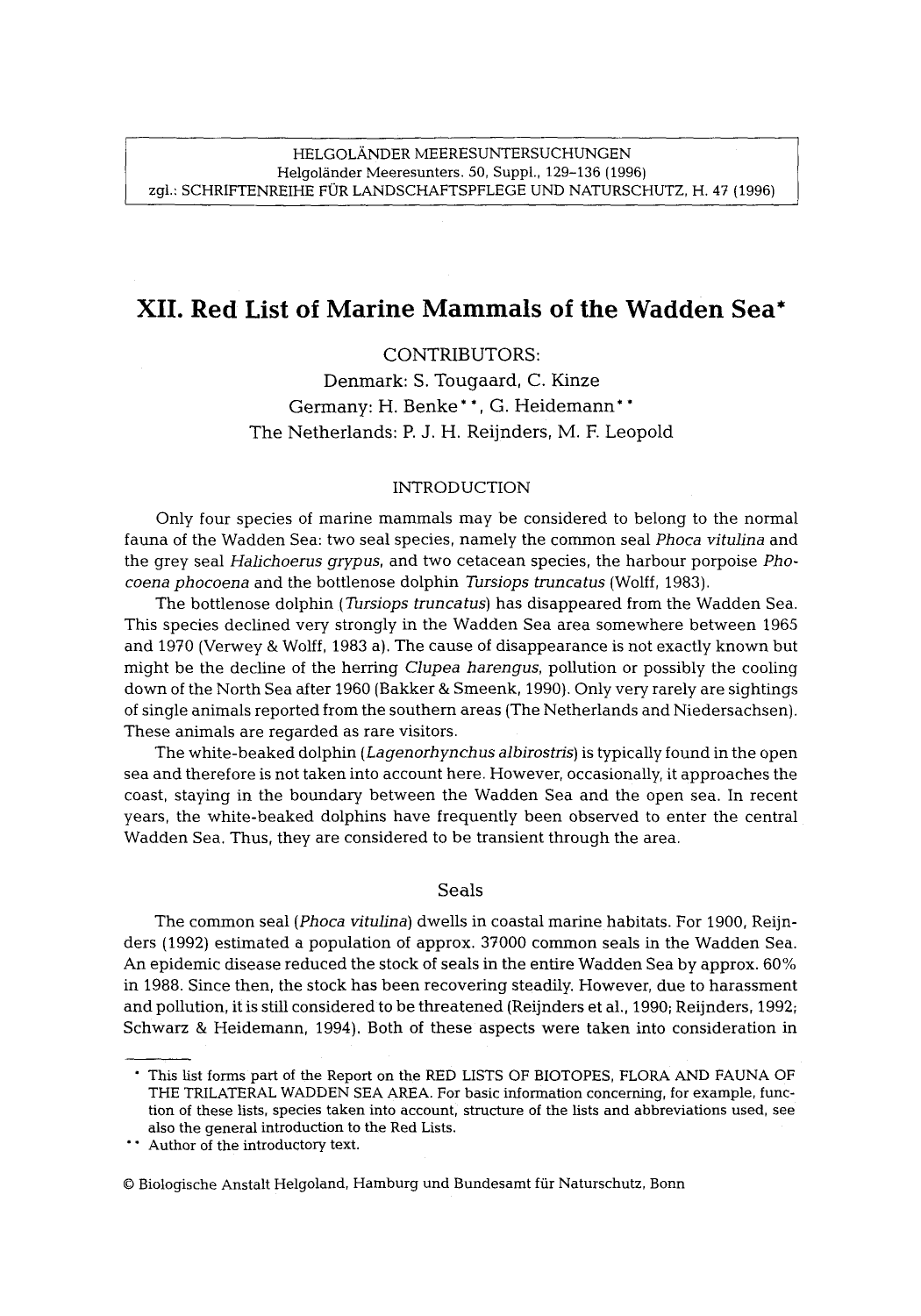using the trilateral status "vulnerable" in the trilateral Red List. In 1994, at least 9113 common seals were counted in the Wadden Sea (The Netherlands: 1230, Niedersachsen: 3111, Schleswig-Holstein: 3265, Denmark: 1507).

The grey seal *(Halichoerus grypus)* used to be widespread in the Wadden Sea until the early Middle Ages, but it became virtually extinct at the end of the 16th century, possibly because of increased human settlement and intensified hunting. Today, the grey seal finds suboptimal conditions in the Wadden Sea only. Undisturbed beaches and unflooded places to haul out in winter, vital for the successful rearing of the young, are almost unavailable (Reijnders et al., 1995). In 1967, a small permanent colony established itself near Amrum and in 1980 the same happened near Terschelling. These populations probably have been established by immigrants from Great Britain (Reijnders et al., 1995). In 1995, about 320 animals lived around traditional breeding places, all located far away from the coast. Of this population, 270 animals have been counted in The Netherlands, between Vlieland and Terschelling, and 50 of them in Schleswig-Holstein, between Sylt and Amrum (Vogel & Koch, 1992). The annual maximum number of pups counted in 1994 was 25 in The Netherlands and 10 in Schleswig-Holstein.The highest count for Schleswig-Holstein was 80 individuals, registered in 1994. In Niedersachsen and at the Isle of Helgoland, some grey seals have also been sighted. In the Wadden Sea of Niedersachsen, a few births of grey seal pups have recently been documented (Schwarz & Heidemann, 1994). The grey seal is resettling in the Wadden Sea area and the trilateral status "critical" - due to low numbers -has also to be seen in the light of this fact.

## Cetaceans

Among the cetaceans, the harbour porpoise *(Phocoena phocoena)* is the most frequently sighted along the North Sea coast. It is also frequently found stranded on beaches. The harbour porpoise is a typical inhabitant of coastal areas adjacent to the Wadden Sea {Benke & Siebert, 1994). They enter estuaries leading into the Wadden Sea, in pursuit of prey. The same holds for the observations of Verwey in The Netherlands. At the offset of this century, harbour porpoises were widely distributed in coastal waters, from The Netherlands to Denmark. They could be observed regularly and in high numbers. In 1935, E. Mohr, a German zoologist, stated that she was frequently followed by fairly large schools of harbour porpoises, when fishing outside the estuaries of Elbe and Eider. A population decline of the harbour porpoise seems to have commenced in the 1940s or 1950s (Verwey & Wolff, 1983 b), with a second decline in the 1960s. However, during the last decades, a strong decrease in abundance in the southern part has been documented (Benke & Siebert, 1994; Reijnders & Wolff, 1981; Reijnders, 1992; Smeenk, 1987).

Current investigations on small cetaceans at the University of Kiel show a marked decrease in abundance from north to south in German waters. A similar pattern can be seen in the distribution of stranded porpoises along the coast. In addition, during the investigations, an important breeding area for harbour porpoises has been discovered around the Isle of Sylt extending into the Danish part of the Wadden Sea (Kinze, 1990 a). (Records of stranding along the coast of The Netherlands: 1990: 53; 1991: 34; 1992: 30; 1993:28 [minimum]; 1994:32 [minimum]; along the German North Sea coast: 1990: 62; 1991: 88; 1992: 74; 1993: 103; 1994: 98; Denmark: no comparable data available). A slight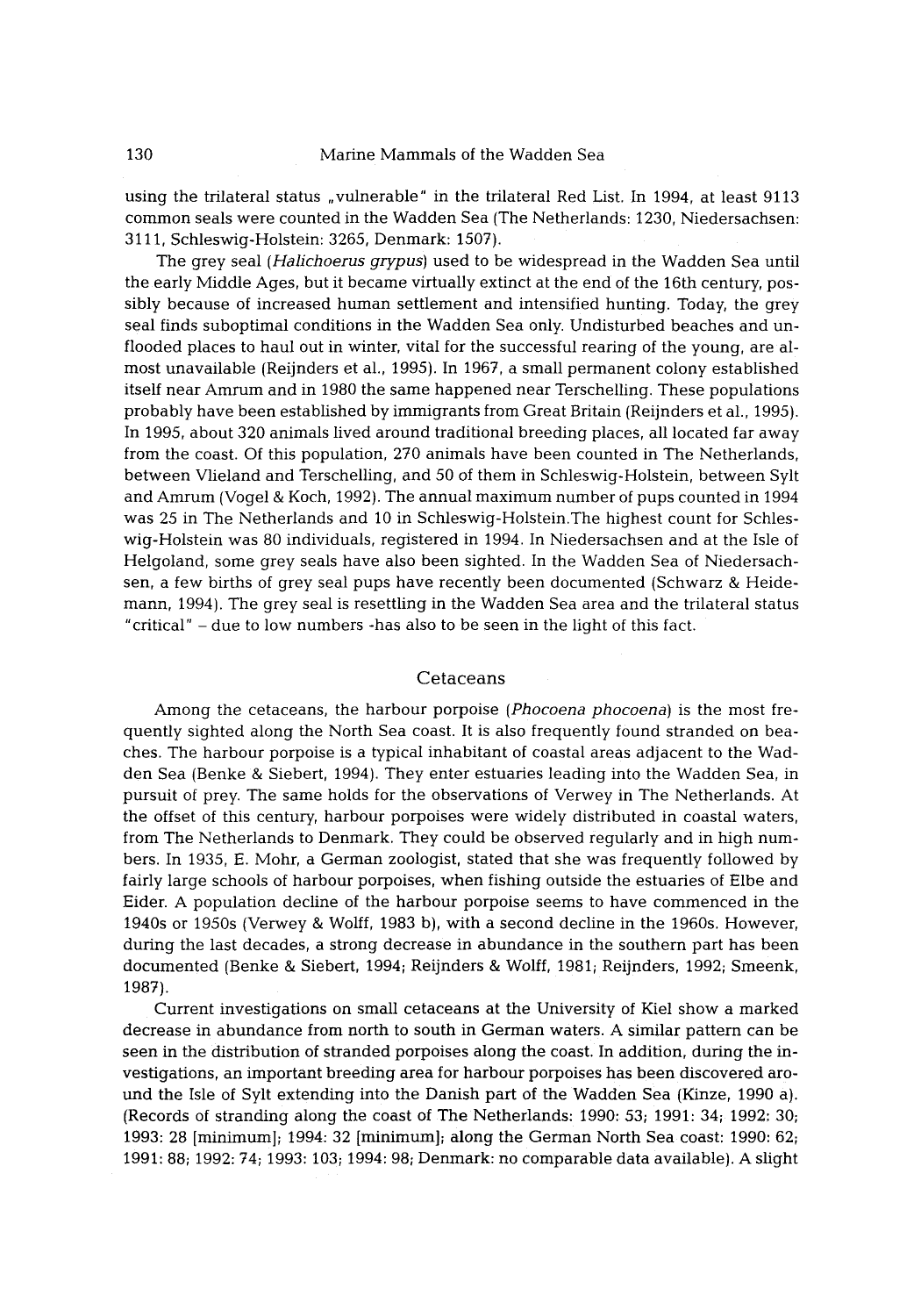increase in numbers observed as well as in frequency of occurrence has been noted recently (Camphuysen, 1994). The recent status of the harbour porpoise in coastal waters of The Netherlands has been described in Reijnders et al. (1995).

The surveys in 1994 show that the bottlenose dolphin *(Tursiops truncatus)* probably no longer breeds in the Wadden Sea area. In the past, it was common in the southwestern part of the Wadden Sea. In the area bordering Niedersachsen, it was less common, and in the waters of Schleswig-Holstein, it was seen only rarely (Reijnders & Wolff, 1981). At present, single animals are occasionally seen in the southern areas (The Netherlands and Niedersachsen). These animals are considered to be rare visitors. {Records: The Netherlands: 1 dead stranded animal in 1991; Germany: 1 dead stranded animal in 1991 and 1993, with a few sightings of live animals in Niedersachsen; Denmark: no strandings).

The white-beaked dolphin *(Lagenorhynchus albirostris)* is typically found in the open sea and therefore is not taken into account here. However, occasionally, it approaches the coast, staying in the boundary between the Wadden Sea and the open sea. These animals may then move into the central Wadden Sea area and when surprised by the low tide, they may strand and die. In 1993 several stranded animals were found alive and 10 were found dead in the German Wadden Sea. White-beaked dolphins are transient throughout the Wadden Sea area. (Dead stranded animals in The Netherlands: 1990: 11; 1991: 1; 1992: 7; 1993: 5; 1994: 7; in Germany: 1990: 3; 1991: 2; 1993: 10; 1994: 3; and in Denmark: 1990: 1; 1991-1994: 0). White-beaked Dolphins are typically oceanic; however, low numbers regularly occur in coastal waters for extended periods of time whereby single animals or small groups, occasionally comprising calves, enter the Wadden Sea area. This species is not listed here, but can be seen as a migratory species of International Responsibility.

## Data source

The most recent data on seal populations in the Wadden Sea have been collected as part of a trilateral research and monitoring program, coordinated by the Secretariat for the Cooperation on the Protection of the Wadden Sea (CWSS). Research groups were based at the Institute for Forestry and Nature Research, Texel (NL), University of Oldenburg (Nds), University of Kiel (SH) and the Fishery and Maritime Museum Esbjerg (DK). Since 1990, the University of Kiel has conducted detailed investigations on small cetaceans in the North Sea and the Baltic Sea. A longer term series of observations exists with the ,Seawatchers and Dutch Seabird Group" based at the Institute for Sea Research and the Institute for Forestry and Nature Research, Texel (NL). Part of the data and information used here come from these research projects, other data was obtained through personal communication with C. Smeenk and M. Addink (National Museum of Natural History, Leiden) and C. Kinze (Zoological Museum, Copenhagen). For additional sources, see references.

## Threat factors

Seals: Despite the present increase in abundance (especially of the common seal), the native seal populations of the Wadden Sea (common seal, grey seal) are to some degree threatened. A new epidemic cannot be ruled out (Harder & Liess, 1994; Schwarz & Heidemann, 1994). The introduction of toxic substances and spead of diseases constitutes a major, but poorly understood threat to the populations (de Swart et al., 1994).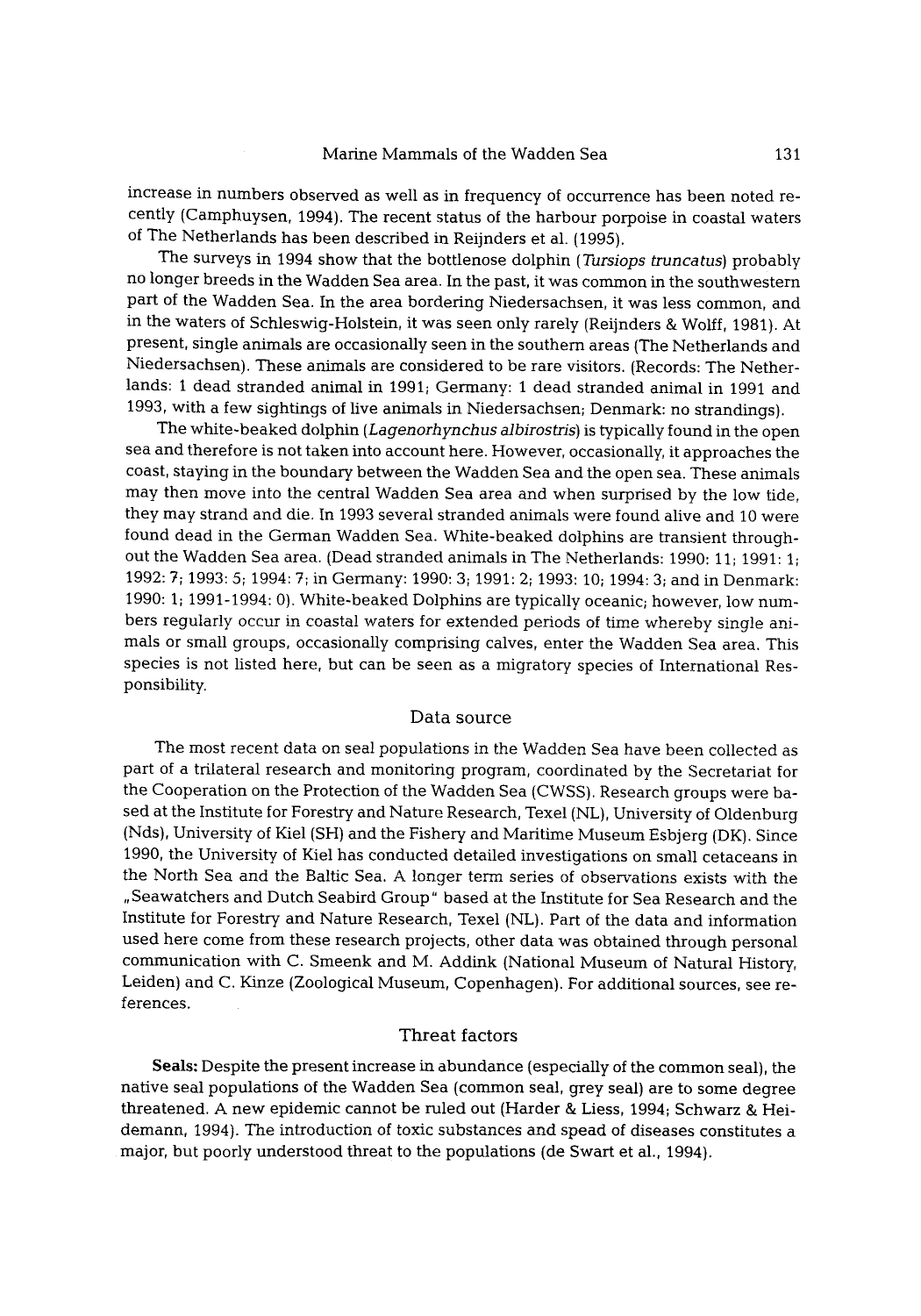Disturbance due to human activities along the beaches of the Wadden Sea, during low and high tide, and in offshore areas, causes stress to marine mammals and affects their well-being (e.g. postnatal development) (Vogel, 1994 a; Brasseur & Reijnders, 1994). More seals will drown in gillnets, if they are used more intensively in the future.

Harbour porpoises: As well as high levels of contamination, Evans et al. (1987) identified by-catches, depletion of the main prey species (herring) and harassment due to increasing boat traffic, as the main reasons for the decrease in abundance of the European populations of harbour porpoises. Analysis of harbour porpoise blubber tissues from the German North Sea yielded PCB-concentrations of 70.1 mg/kg (Vetter & Luckas, I991). These concentrations are 12.5 times higher than those reported in animals from Greenlandic waters (5.8 mg/kg) (Granby & Kinze, 1991). However, there are no conclusive studies about the physiological effects of the sometimes very high concentrations of toxic lipophilic substances found in harbour porpoises (Reijnders, 1994; Reijnders & de Ruiter-Dijkman, 1995). For European waters, the toxic effects of organic contaminants on reproduction and the immune system have been shown only in seals, in experiments and autopsies (Helle et al., 1976; Reijnders, 1986; de Swart et al., 1994). However, the agents are considered to have the potential for deleterious effects on whales (Reijnders, 1996).

Based on interviews with fishermen in one of the major Danish fishing ports, the amount of by-catch of harbour porpoises per vessel per year has been estimated to number 750 (Kinze, 1990 b). Clausen & Andersen (1988) calculated a total of 3000 by-catch porpoises caught in the nets of Danish fishermen. In 1991, more than 200 porpoise carcasses were found in two weeks, on the coast of North Jutland (Denmark). Netmarks, cut-off fins and flukes suggest that these animals died in the industrial fishery, which was at that time practiced off the coast. According to most recent data from the Danish Institute of Fisheries and Marine Research, the by-catches of harbour porpoises due to only the Danish bottom-set gillnet fishery in the North Sea, for Cod, Sole and Turbot, amount to 4630 animals per year (Vinther, 1995). Thus, the by-catch in the bottom-set gillnet fishery is probably nowadays the most serious threat to harbour porpoise populations.

Heavy ship traffic can also be responsible for the increased mortality of porpoises, through injuries from collisions and contact with the propeller. Disturbance through traffic might also be an indirect contribution to the decrease in abundance: during recent decades, ship and especially leisure-boat traffic have increased dramatically. Mother-calf groups need undisturbed areas for suckling and raising the young. Repeated disturbance of the mothers can result in insufficient suckling of the calf and separation of the pair. This harassment is considered to be among the causes for the high mortality of calves. Taking into account that orientation and communication in toothed whales are mainly based on sound, it is assumed that engine noises are a factor of disturbance also for adult animals (Vogel, 1994 b).

## Recommendations concerning Conservation

Harbour seals and grey seals:

- area protection of high- and low-tide breeding areas in the Wadden Sea,
- determination of the exact number of by-catches of seals due to fishery and possible regulation of the bottom-set gillnet fishery,
- cut down on or complete abolishment of the input of toxic substances.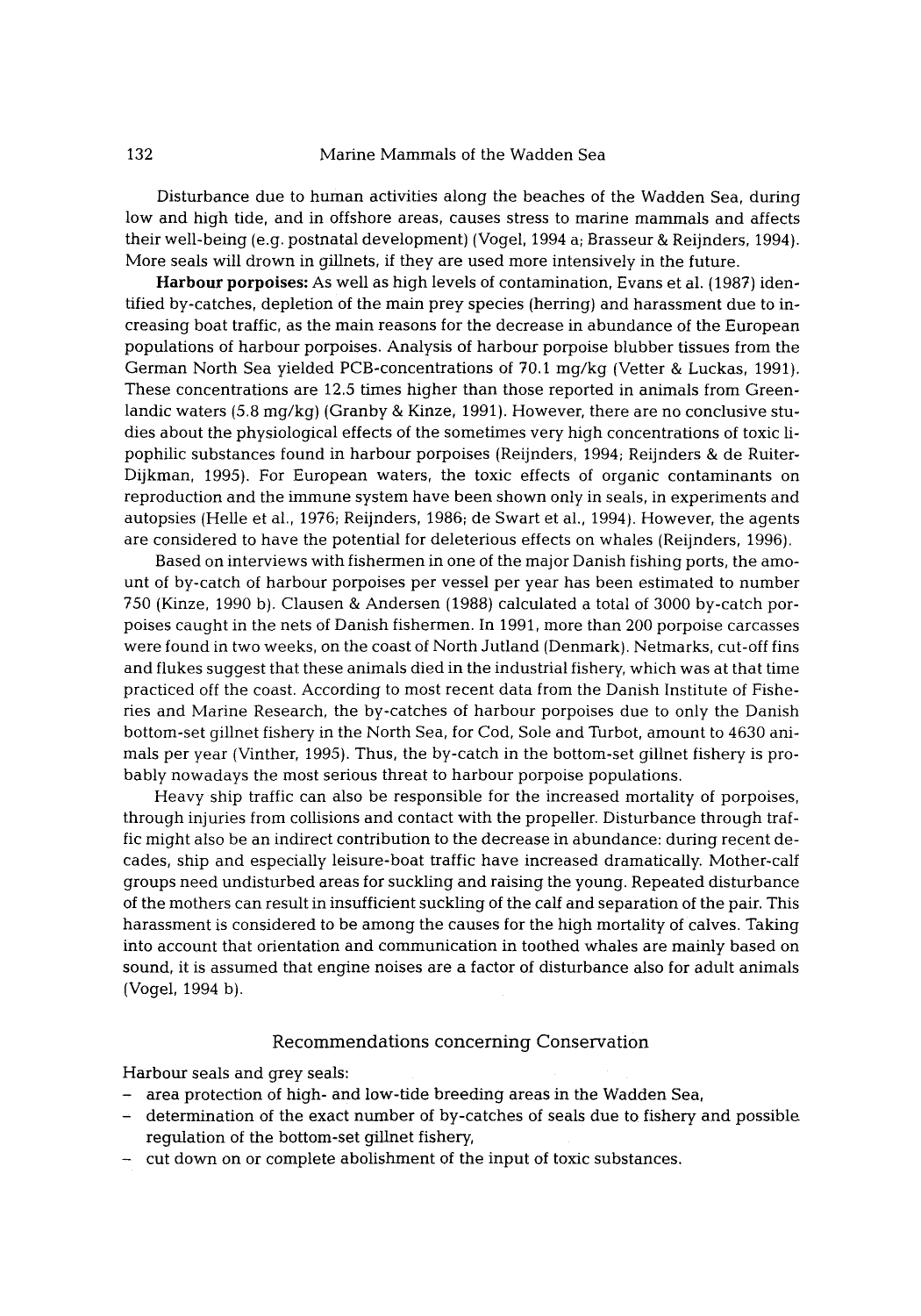Supplementary for grey seals:

- establishment of (flexible) protected areas along the beaches and/or non-flooded sandbanks during the pupping period.

Cetaceans:

- determination of the exact numbers of by-catches of cetaceans due to fishery, and improvement of fishing gear (especially bottom-set gillnets) to make them detectable for small cetaceans,
- establishment of fishing-free zones,
- cut down on or complete abolishment of the input of contaminants.

For harbour porpoises in particular:

- identification and protection of breeding areas. Until now, one such area has been recognized (waters surrounding the isle of Sylt and extending into the Danish part of the Wadden Sea; Kinze, 1990), Especially mother-calf groups are very susceptible to disturbance. Predominantly young and unexperienced animals get caught in nets (Benke & Siebert, 1994).

Measures for the conservation of breeding areas:

- prohibition of bottom-set gillnets during the breeding period,
- regulation of the boat traffic during the breeding period.

## Summary

In the Wadden Sea, 4 species of marine mammals are threatened (2 seals and 2 small cetacean species) and are therefore placed on the trilateral Red List. The status of 3 species of marine mammals is critical and the status of 1 species is vulnerable.

#### REFERENCES

- Bakker, J. & C. Smeenk, 1990. Dolphins on the Dutch coast: an analysis of stranding record. Lutra *33,* 190-191.
- Benke, H. & U. Siebert, 1994. Zur Situation der Kleinwale im Wattenmeer und in der südöstlichen Nordsee. In: Warnsignale aus dem Wattenmeer. Ed. by J. L. Lozán, E. Rachor, K. Reise, H. von Westernhagen & W. Lenz. Blackwell, Berlin, 309-316.
- Borkenhagen, P., 1993. Atlas der Säugetiere Schleswig-Holsteins. Landesamt für Naturschutz und Landschaftspflege Schleswig-Holstein, Kiel, 131 pp.
- Brasseur, S. M. J. M. & P. J. H. Reijnders, 1994. Invloed van diverse verstoringsbronnen op het gedrag en habitatgebruik van gewone zeehonden: consequenties voor de inrichting van bet gebied. - IBN-Rapp. *113,* 62 pp.
- Camphuysen, C. J., 1994. The harbour porpoise *Phocoena phocoena* in the southern North Sea. A comeback in Dutch coastal waters? - Lutra *37,* 54-61.
- Clausen, B. & S. Andersen, 1988. Evaluation of bycatch and health status of the harbour porpoise *(Phocoena phocoena)* in Danish waters. - Dan. Rev. Game Biol. *13,* 1-20.
- Evans, P. G. H., Kinze, C. C., Kröger, R. H. H. & C. Smeenk, 1987. Statement of concern: The decline of the harbour porpoise. ECS Working Group of the Harbour Porpoise, Oxford.
- Granby, K. & C. C. Kinze, 1991, Organochlorines in Danish and West Greenland harbour porpoises. **-** Mar.Pollut. Bull. *22,* 458-462.
- Harder, T. C. & B. Liess, 1994. Besteht die Gefahr eines neuerlichen Robbensterbens im Wattenmeer? Eine Obersicht nach ffinf Jahren virolegischen und serologischen Monitorings. - Seev6gel *15,2,*  24-26.
- Heckenroth, H., 1991. Rote Liste der in Niedersachsen und Bremen gefährdeten Säugetierarten -Obersicht ( 1. Fassung, Stand 1.1.1991). - Naturschutz Landespfl. Nieders. *26,* 161-164.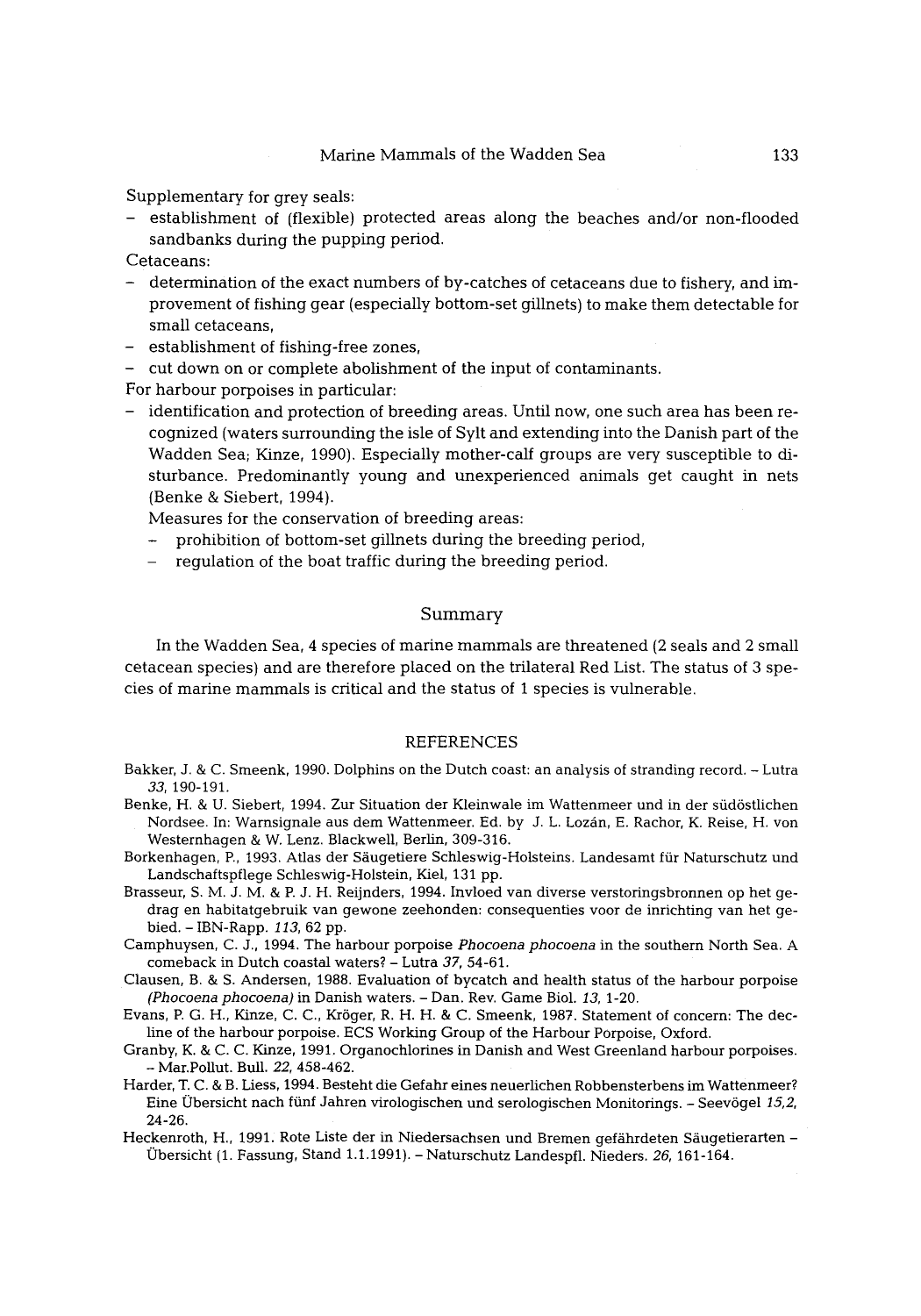- Helle, E., Olsson, M. & S. Jensen, 1976. PCB correlated with pathological changes in the seal uteri.  $-$  Ambio 5, 261-263.
- Hollander, H. & P. van der Reest., 1994. Rode Lijst van bedreigde zoogdieren in Nederland. Vereniging voer Zoogdierkunde en Zoogdierbescherming, Utrecht, 95 pp.
- Kinze, C. C., 1990 a.The harbour porpoise *(Phocoena phocoena (L.))*: stock identification and migration patterns in Danish and adjacent waters. Ph.D. thesis, Univ. of Copenhagen, 122 pp.
- Kinze, C. C., 1990 b. Incidental catches of harbour porpoises *(Phocoena phocoena)* in Danish waters 1986-89: recent data and behavioural implications. Paper SC/42/SM51 presented to the IWC Scientific Committee, 11 pp.
- Labes, R., Eichstädt, W., Labes, S., Grimmberger, E., Ruthenberg, H. & H. Labes, 1992. Rote Liste der gefährdeten Säugetiere Mecklenburg-Vorpommerns. Die Umweltministerin des Landes Mecklenburg-Vorpommern, Schwerin, 31 pp.
- Meyer, K.O., 1994. Küstenfunde Wale und Delphine aus der Deutschen Bucht. *Drosera 94(1/2)*, 1-6.
- Nowak, E., Blab, J. & R. Bless, 1994. Rote Liste der gefährdeten Wirbeltiere in Deutschland. SchrReihe Landschaftspfl. Natursch. *42,* 190 pp.
- Reijnders, P. J. H., 1986. Reproductive failure in common seals feeding on fish from polluted coastal waters. - Nature, Lond. *324,* 456-457.
- Reijnders, P. J. H., 1992. Harbour porpoise *Phocoena phocoena* in the North Sea: numerical responses to changes in environmental conditions. - Neth. J. aquat. Ecol. *26,* 75-85.
- Reijnders, P. J. H., 1992. Retrospective population analysis and related management perspectives for the harbour seal *(Phocd vitulina)* in the Wadden Sea. - Publ. Ser. Neth. Inst. Sea Res. *20,* 193-197.
- Reijnders, P. J. H., 1994. Toxicokinetics of chlorobiphenyls and associated physiological responses in marine mammals, with particular reference to their potential for ecotoxicological risk assessment. - Sci. tot. Environment *154,* 229-236.
- Reijnders, P. J. H., 1996. Organohalogen and heavy metal contamination in cetaceans: observed effects, potential impact and future prospects. In: The conservation of whales and dolphins: Science & practice. Ed. by M. Simmonds & J. Hutchinson. Wiley, Chichester (in press).
- Reijnders, P. J. H. & W. J. Wolff, 1981. Marine mammals of the Wadden Sea. Balkema, Rotterdam, 64 pp.
- Reijnders, P. J. H. & K. Lankester, 1990. Status of marine mammals in the North Sea. Neth. J. Sea Res. *26,* 427-435.
- Reijnders, P. J. H., Ries, E. H. & I. M. Traut, 1990. Robbenbestände. In: Warnsignale aus der Nordsee. Ed. by J. L. Lozán, W. Lenz, H. von Westernhagen & B.T. Watermann. Parey, Berlin, 320-324.
- Reijnders, P. J. H. & E. M. de Ruiter-Dijkman, 1995. Toxicological and epidemiological significance of pollutants in marine mammals. In: Whales, seals, fish and man. Ed. by A. S. Blix, L. Walloe & O. Ulltang. Elsevier, Amsterdam.
- Reijnders, P. J. H., Dijk, J. van & D. Kuiper, 1995. Recolonisation of the Dutch Wadden Sea by the grey seal *Halichoerus grypus. -* Biol. Conservation *71,231-235.*
- Reijnders, P. J. H., Leopold, M. F., Camphuysen, C. J., Heessen, H. J. L. & R. A. Kastelein, 1995. The status of harbour porpoises in Dutch waters and state of related research in the Netherlands: an overview. International Whaling Commission, *SC/47/SM4I, 7* pp.
- Schwarz, J. & G. Heidemann, 1994. Zum Status der Bestande der Seehund- und Kegelrobbenpopulationen im Wattenmeer. In: Warnsignale aus dem Wattenmeer. Ed. by J. L. Lozán, E. Rachor, K. Reise, H. von Westernhagen & W. Lenz. BlackweU, Berlin, 296-303.
- Smeenk, C., 1987. The harbour porpoise *Phocoena phocoena* (L. 1758) in the Netherlands. Stranding records and decline. - Lutra *30,* 77-90.
- Smeenk, C., 1992. Strandingen van Cetacea op de Nederlandse kust in 1987, 1988 en 1989. Lutra *35,* 51-66.
- Swart, R. L. de, Ross, P. S., Vedder, L. J., Timmermann, H. H., Heisterkamp, S., Loveren, H. van, Vos, J.G., Reijnders, P. J. H. & A. D. M. E, Osterhaus, 1994. Impairment of immune function in harbour seals *(Phoca vitulina)* feeding on fish from polluted waters, - Ambio *23,* 155-159.
- Verwey, J. & W. J. Wolff, 1983 a. The bottlenose dolphin *(Tursiops truncatus).* In: The Ecology of the Wadden Sea. Ed. by W. J. Wolff. Balkema, Rotterdam, 3, 7/59-7/64.
- Verwey, J. & W. J. Wolff, 1983 b. The common or harbour porpoise *(Phocoena phocoena).* In: The Ecology of the Wadden Sea. Ed. by W. J. Wolff. Balkema, Rotterdam, 3, 7/51-7/58.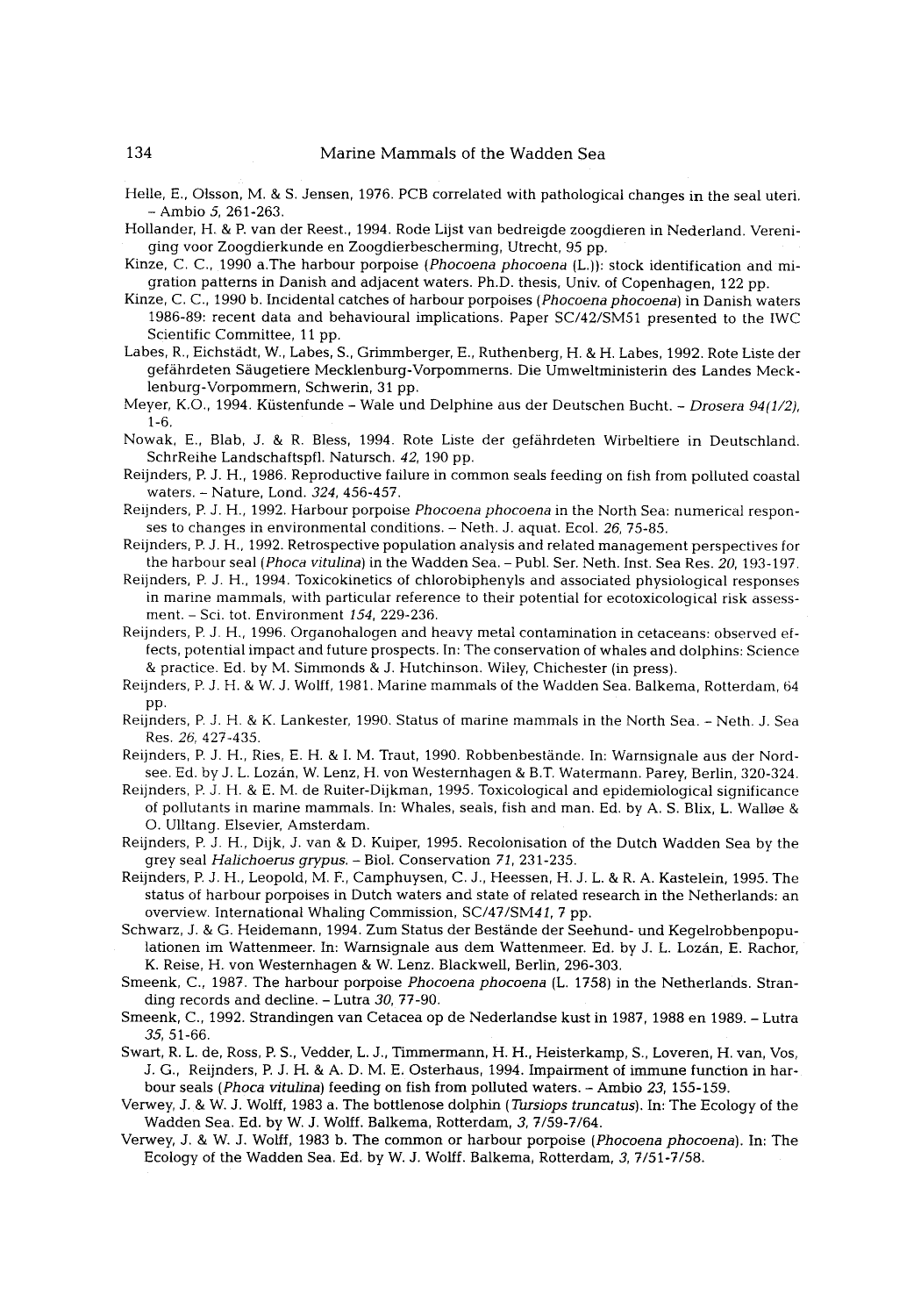- Vetter, W. & B. Luckas, 1991. Meeressäuger als Bioindikatoren zur Erfassung der globalen Belastung mit chlorierten Kohlenwasserstoffen - Probleme und Ergebnisse. - Z. Umweltchem. Okotoxikol. 3, 324-327.
- Vinther, M., 1995. Incidental catch of harbour porpoise *(Phocoena phocoena)* in the Danish North Sea gill-net fisheries: preliminary results. Proceedings of the Scientific Symposium on the 1993 North Sea Quality Status Report, 18-21 April 1994, Ebeltoft, Denmark.
- Vogel, S., 1994 a. Ausmaß und Auswirkung von Störungen auf Seehunde. In: Warnsignale aus dem .<br>Wattenmeer. Ed. by J. L. Lozán, E. Rachor, K. Reise, H. von Westernhagen & W. Lenz. Blackwell, Berlin, 303-308.
- Vogel, S., 1994 b. Verletzungen und Tötungen von Meeressäugern durch Schiffsverkehr. Studie erstellt im Auftrag des Bundesamtes für Naturschutz, Fachbetreuung: Fachgebiet Meeres- und Küstennaturschutz. Institut ffir Haustierkunde der Univ. Kiel, Forschungsstelle Wildbiologie, Kiel, 32 pp.
- Vogel, S. & Koch, L., 1992. Report on occurrence of grey seals *(Hahchoerus grypus,* FABRICIUS 1791) in the Schleswig-Holstein Wadden Sea. - Säugetierkd. Inf. 2, 449-459.
- Wolff, W. J., 1983. The status of marine mammals in the Wadden Sea area. In: The Ecology of the Wadden Sea. Ed. by W. J. Wolff. Balkema, Rotterdam, 3, 7/7-7/14.

RED LIST OF MARINE MAMMALS OF THE WADDEN SEA

CR - Critical: VU - **Vulnerable:**  Grey seal Common seal *Halichoreus grypus Phoca vitulina* 

Harbour porpoise *Phocoena phocoena* 

Bottlenose dolphin *Tursiops truncatus* 

|                                                      |                                           | <b>Red List</b><br>(trilateral) | Threats                                 | Status of threat in the subregions of<br>the Wadden Sea Area |           |    |                 |  |  |  |  |
|------------------------------------------------------|-------------------------------------------|---------------------------------|-----------------------------------------|--------------------------------------------------------------|-----------|----|-----------------|--|--|--|--|
|                                                      |                                           |                                 |                                         | NL                                                           | Nds       | SH | <b>DK</b>       |  |  |  |  |
| <b>SEALS</b>                                         |                                           |                                 |                                         |                                                              |           |    |                 |  |  |  |  |
| llCommon seal<br>ll Phoca vitulina<br>Linnaeus 1758  | Gewone zeehond<br>Seehund:<br>Spættet sæl | VU                              | DIS, POL,<br>CLI, HAB,<br>WAT PAR       | VU                                                           | VU        | VU | VU?             |  |  |  |  |
| ∥Grey seal<br>Halichoreus grypus<br>(Fabricius.1791) | Grijze zeehond<br>Kegelrobbe<br>Gråsæl    | CR.                             | DIS, EXL, POL.<br>CLI, HAB,<br>WAT, PAR | SU                                                           | <b>CR</b> | CR | CR <sup>1</sup> |  |  |  |  |

## LIST OF THREATENED MARINE MAMMALS OF THE WADDEN SEA

\* Recently resettling in the area